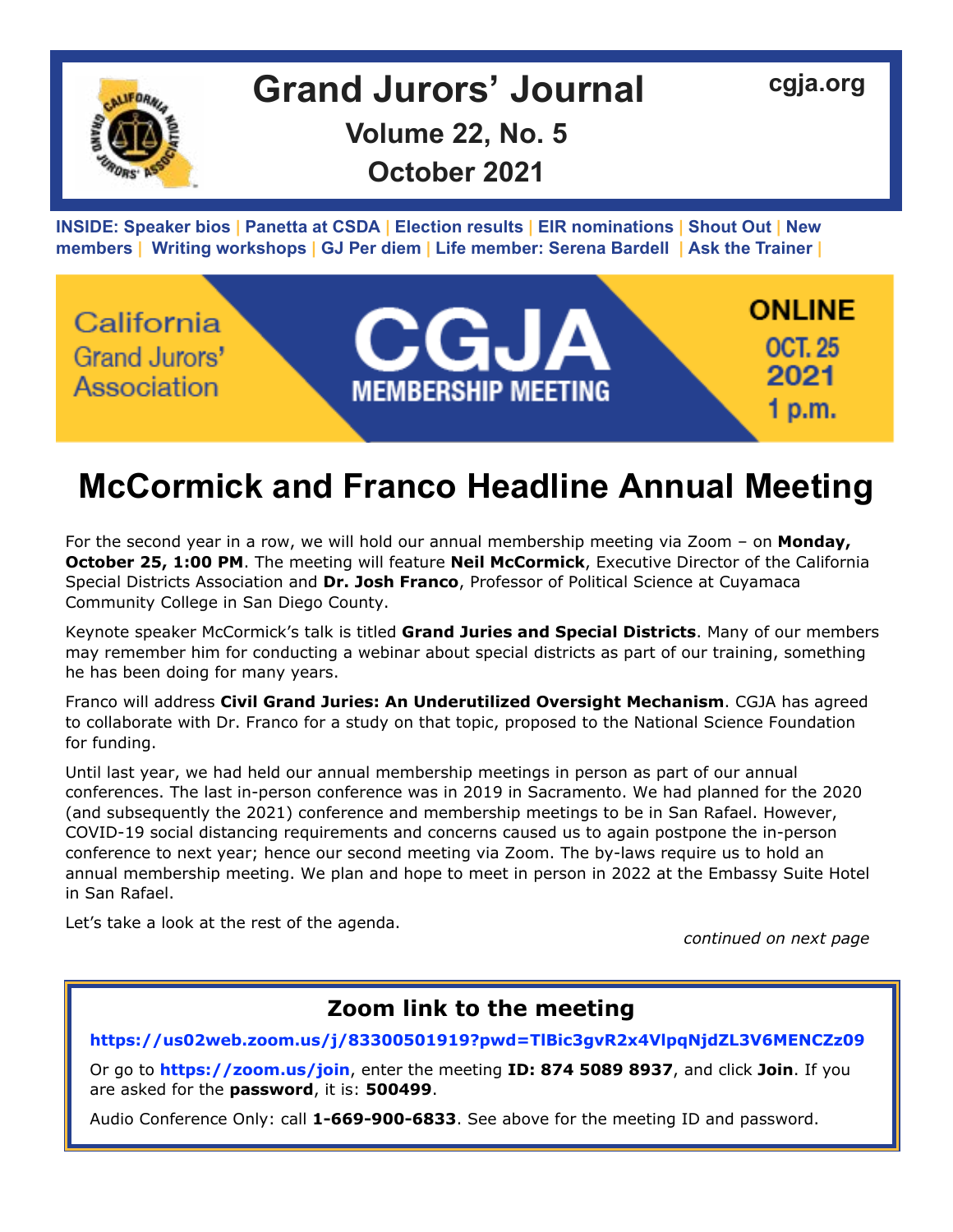$\bullet$ 

 $\bullet$  $\bullet$ 

 $\bullet$  $\bullet$ 

### *continued from preceding page* – **Membership Meeting**

**Lou Panetta**, who was thrust into the role of president due to the untimely passing of Jim Ragan, will report on 2021 at CGJA – another trying year. Annual reports of each standing committee are posted online at the membership meeting **[website](https://cgja.org/annual-conference)** and will be published in the December *Journal*. Please read them. Panetta and the chairs of each committee will answer questions.

The **Board of Directors** will be sworn in.

### **CGJA Annual Awards**

**Best Grand Jury Report** and **Best Media Coverage**. The nominees are introduced in this *Journal* (pg. 5). See **[Past EIR Awards](https://cgja.org/sites/default/files/2019_eir_past_awards_rr.pdf)** on our website for a listing of previous recipients.

The **Angelo Rolando Service Award** goes to a CGJA member for outstanding participation at both the state and county level in support of CGJA goals and objectives. See **[Past Rolando](ttps://cgja.org/sites/default/files/angelo_rolando_award_history.pdf)  [Awards](ttps://cgja.org/sites/default/files/angelo_rolando_award_history.pdf)** on our website for a list of previous recipients.

See the full 2021 **[Annual Membership Meeting Agenda](https://cgja.org/annual-conference)**.

# **Membership Meeting Keynote Speaker, Neil McCormick**

- $\bullet$ Neil McCormick serves as the Chief Executive Officer of the **[California Special Districts Association](https://www.csda.net/home)**  $\bullet$
- (CSDA). In this role, he oversees and provides
- $\bullet$ leadership for the successful implementation of board
- policy and strategic direction as approved by the  $\bullet$
- CSDA Board of Directors.  $\bullet$

Neil has over 26 years of experience in association  $\bullet$ management. In his nearly 20 years at CSDA, Neil

- $\bullet$ has become well versed in issues related to special
- districts and local governments in California.  $\bullet$
- In addition to CSDA, Neil also serves as CEO for the Special District Leadership  $\bullet$ Foundation and CSDA Finance Corporation.
- 

 $\bullet$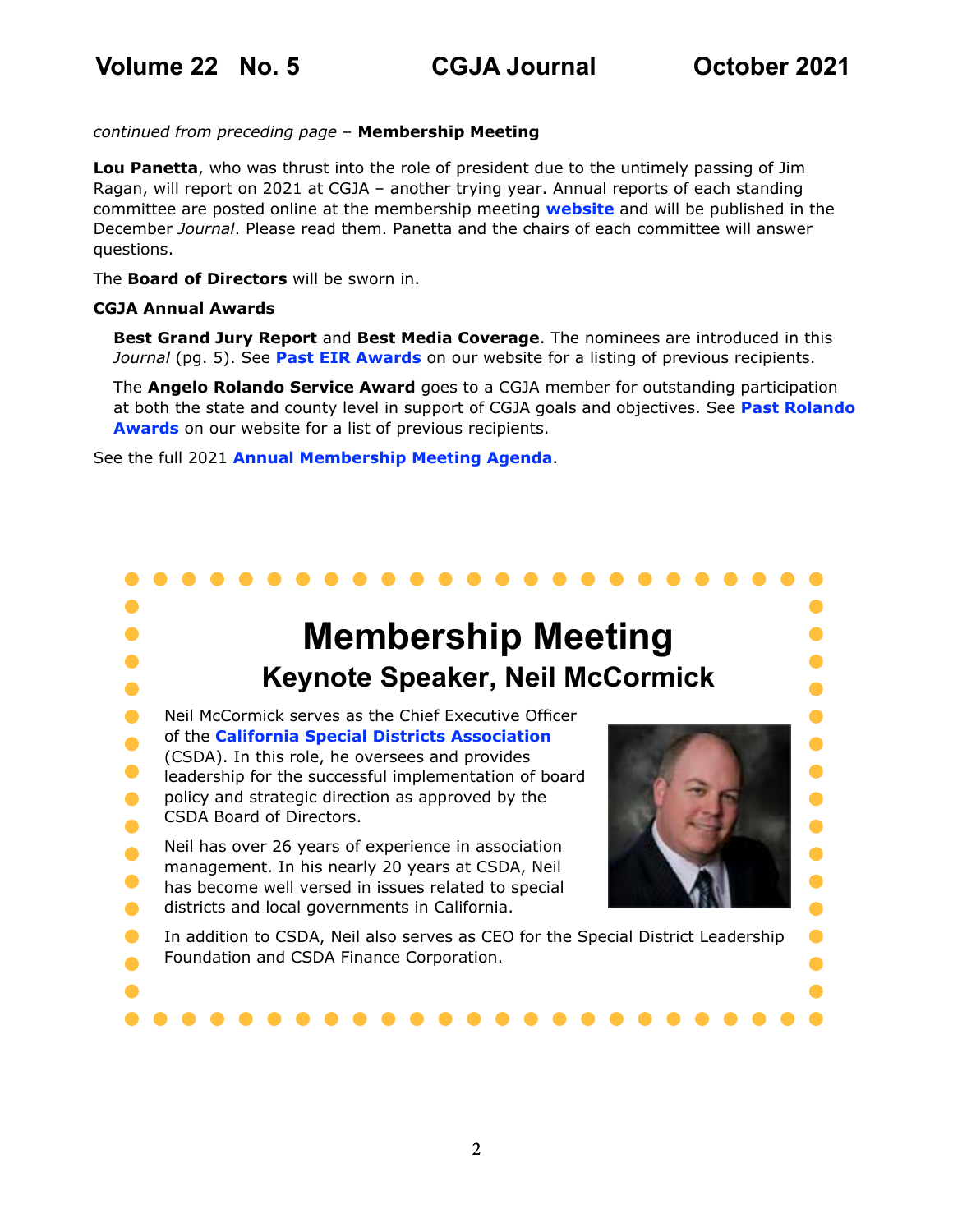$\bullet$ 

 $\blacksquare$ 

# <span id="page-2-0"></span>**Membership Meeting Featured Speaker, Josh Franco**



Josh Franco, Ph.D., is currently an Assistant Professor at **[Cuyamaca College](https://www.cuyamaca.edu/)**. He is a first-generation college graduate who holds A.A. degrees in economics and political science from Cerritos College, and a B.A. in public policy and M.A. and Ph.D. in political science from the University of California, Merced.

His personal mission is to introduce political science to the next generation of leaders and scholars.

He co-authored *Introduction to Political Science Research Methods (IPSRM)*, authored *Polimetrics: A Stata Companion* 

*to IPSRM Workbook*, has a peer-reviewed publication in the *Journal of Political Science Education*, and has presented at over a dozen academic and professional conferences.

Additionally, he has 5 years of experience working in the California State Capitol and U.S. Congress.

## **Lou Panetta Speaks at California Special Districts Association (CSDA) Annual Conference**

The California Special Districts Association held its annual conference in Monterey, California from August 30 to September 2, 2021. Lou Panetta, CGJA President, addressed the group on the conference's opening day. The topic of the session was "Civil Grand Jury Insight and Proactive Cooperation."

Lou presented an overview of the civil grand jury process and the five foundational elements that make it an effective instrument of democracy. He also showed a demonstration video, produced by the CGJA Training Committee, demonstrating a grand jury investigative committee conducting an exit interview with the district manager of the fictitious Cleveland Community Services District.



The exit interview element provided reassurance to district managers that civil grand juries are determined to "get it right" and are available to review findings for accuracy before final reports are released.

The session focused on effective processes for special districts and grand juries to work together to make local governments more effective and efficient. The presentation led to several emails and phone conversations with attendees regarding follow-up questions covering specific county issues.

Please attend the CGJA Annual Members Meeting on October 25 at 1:00 PM. Neil McCormick, CEO of the California Special District Association, will be our keynote speaker.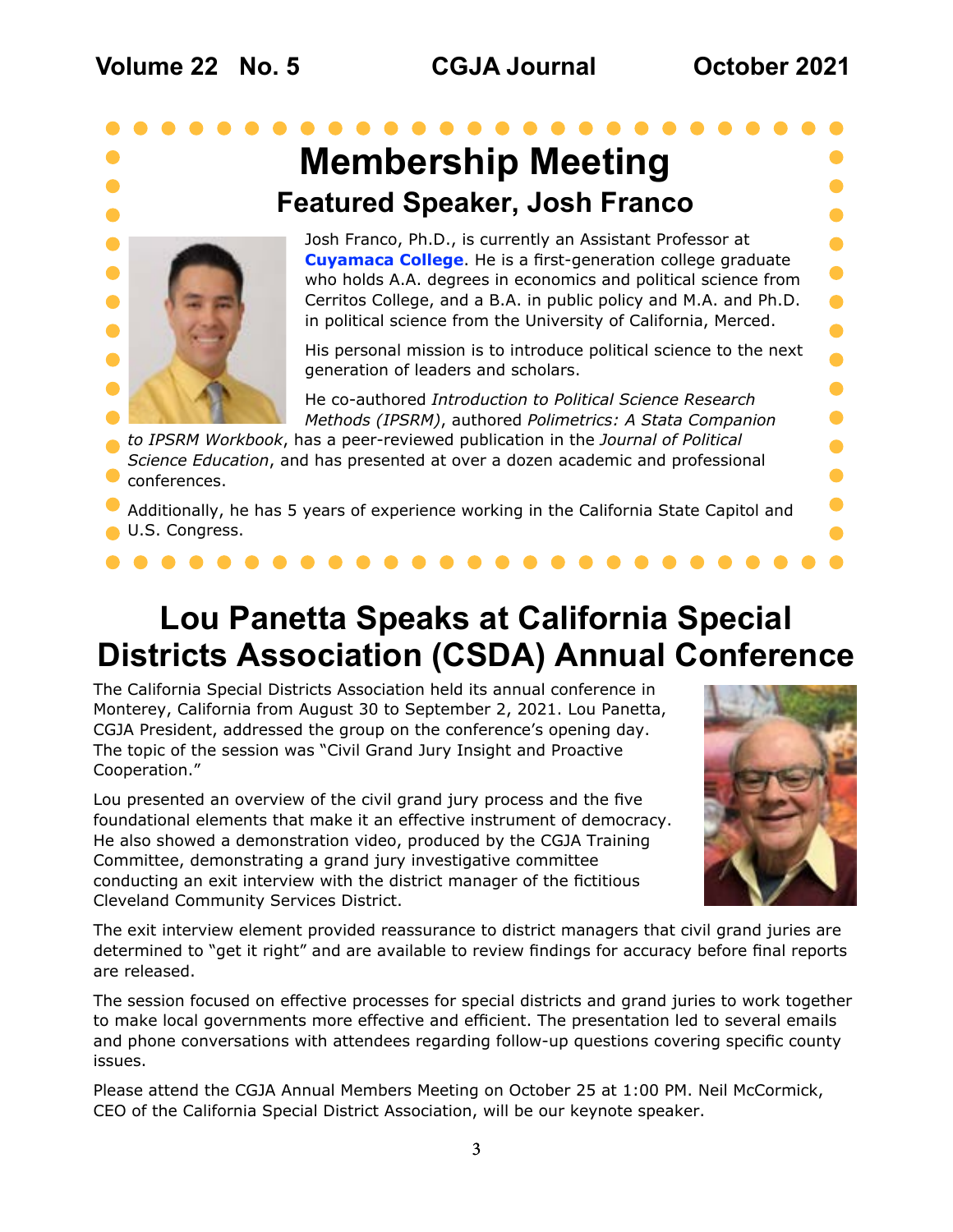## <span id="page-3-0"></span>**CGJA 2021 Director Election Results by Shirley Boracci, Nominations-Election Committee Chair**

The Nominations-Elections Committee established the 2021 Tellers Committee to verify and count all ballots cast in CGJA's 2021 election for directors. Verification is based on the member being in good standing and voting in the proper region.

The 2021 Tellers Committee members were Ruth Henderson, Chairperson, Margaret Ansel and Cindra Wilfong of the Glenn County CGJA Chapter. The Tellers Committee received a total of 106 valid digital ballots and 6 valid mail-in ballots. Several ballots showed votes for only one candidate. The results for each region are shown below.



Diane Lloyd, Central

### **Votes Cast**

**Central**

43 Janet Clark 37 Diane Lloyd 24 Carolyn Stinemates

> **North** 21 Marsha Caranci 21 Tim Hafner

**South** 23 Travis Gibbons 26 Lou Panetta Write-ins 1 Dianne Hoffman 1 Jerry Lewi



Janet Clark, Central

Lou Panetta, South



Travis Gibbons, South





Tim Hafner, North Marsha Caranci, North

As chairperson for the Nominations Elections Committee for 2021, I would like to thank the CGJA board of directors and committee members for their help in producing an almost flawless election. It has been a great experience in completing my first year as a director for the North Region and an honor to chair this committee. And an immense thanks to the Glenn County chapter members for providing the tellers for the vote count/certification. Last but certainly not least, thanks to President Lou for giving me this opportunity. I have learned a LOT!!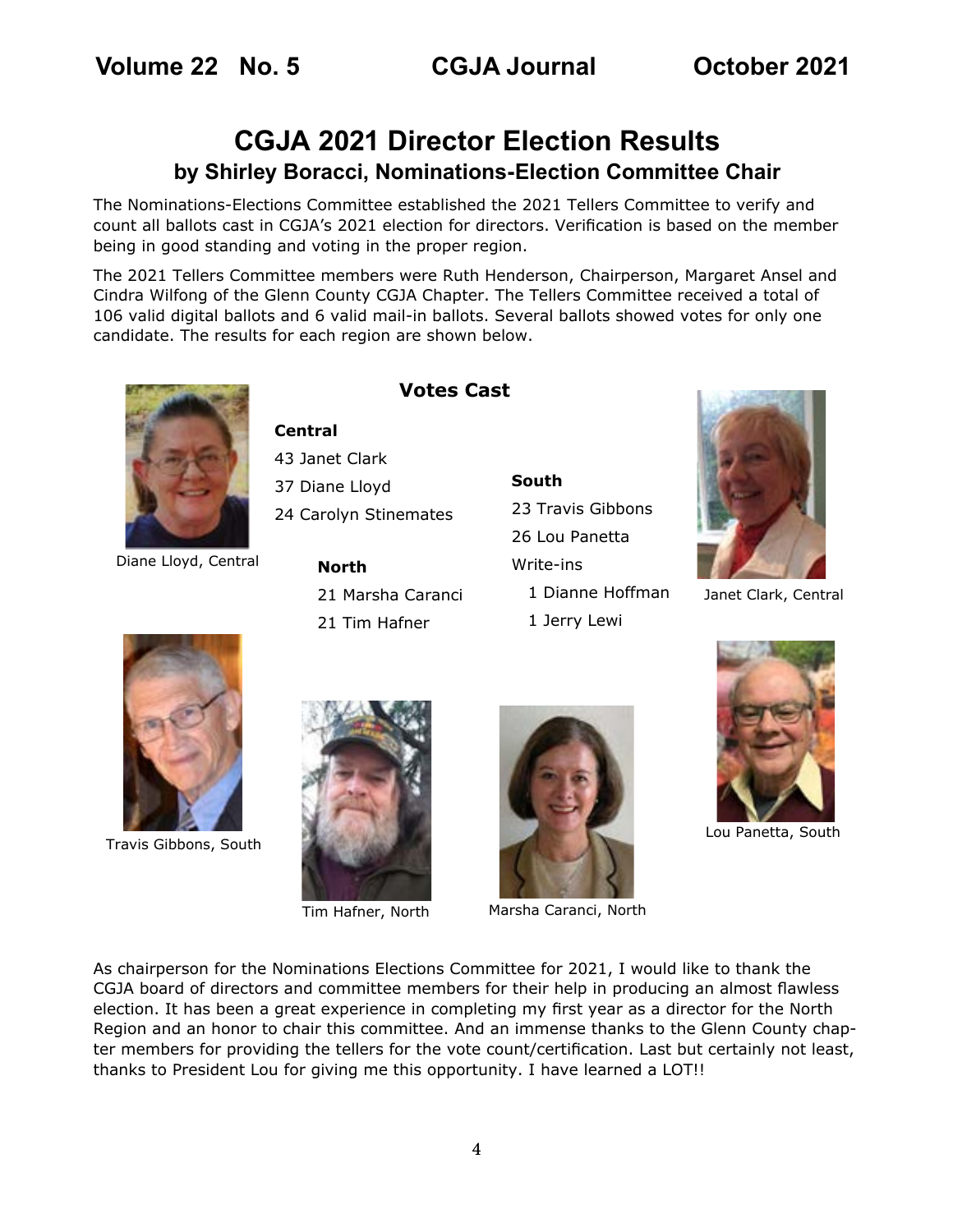## <span id="page-4-0"></span>**Nominations for CGJA's Excellence in Reporting Awards**

### **by Barbara Sommer, EIR Subcommittee Chair**

Four nominations were submitted for CGJA's **Best Grand Jury Report** award. One was submitted for the **Best News Media Reporting** award. The five-member EIR subcommittee of the CGJA Awards Committee has rated them. The evaluation criteria can be viewed on our **[website](http://cgja.org/excellence-reporting-award)**. The winners will be announced at the **[annual membership meeting](https://cgja.org/annual-conference)** on October 25. We introduce the nominees here so that you can see how meritorious all are.

### **BEST GRAND JURY REPORT**

### **ALAMEDA** (2019-20) *[Oakland 9-1-1 Communications Center – A Center in Crisis](http://grandjury.acgov.org/grandjury-assets/docs/2019-2020/Oakland911.pdf)*

Despite agency reports of problems in 2017 and 2018, the grand jury found continuing and lengthy delays in the City of Oakland's emergency response system. These were largely related to understaffing and funding.

### **SANTA CLARA** (2018-19) *[Inquiry into Governance of the Valley Transportation Authority](https://www.scscourt.org/court_divisions/civil/cgj/2019/CGJ%20VTA%20Final%20Report%20-%2006.18.19.pdf )*

The grand jury inquired into long-term problems at the Valley Transportation Authority (VTA) focusing on the structure and operation of its board of directors; its oversight of VTA's operating and financial performance and the board's addressing hard strategic decisions and meeting the agency's increasingly complex challenges.

### **SAN LUIS OBISBO** (2019-20) *[Paso Robles School District: A Cautionary Tale](https://drive.google.com/drive/folders/174NsLyF53ScXYjYoahGrlLL_vAbEps4f)*

Between 2015 and 2018, financial problems resurfaced within the Paso Robles Joint Unified School District. As in 2012, they became subject to a grand jury investigation. The resulting three-part report describes how the district's leadership, financial management and planning failed to meet the district's needs.

### **HUMBOLDT** (2018-19) *[Les Misérables: The Criminalization of the Homeless in the City](https://humboldtgov.org/DocumentCenter/View/73546/Les-Miserables-The-Criminalization-of-the-Homeless-in-the-City-of-Eureka---Humboldt-County-Civil-Grand-Jury?bidId=)  [of Eureka](https://humboldtgov.org/DocumentCenter/View/73546/Les-Miserables-The-Criminalization-of-the-Homeless-in-the-City-of-Eureka---Humboldt-County-Civil-Grand-Jury?bidId=)*

The grand jury investigated the effectiveness and impact of the law enforcement tools the City of Eureka put in place to deal with homelessness.

### **BEST NEWS MEDIA REPORTING**

*[New Times](https://www.newtimesslo.com/),* San Luis Obispo weekly, for its in-depth articles on the grand jury report titled *[Paso Robles School District: A Cautionary Tale](https://drive.google.com/drive/folders/174NsLyF53ScXYjYoahGrlLL_vAbEps4f)*.

*Note: The nomination materials are retained by the [subcommittee chair](mailto:basommer%40ucdavis.edu?subject=CGJA%20EIR). A nomination may be resubmitted in 2022 for reports and/or coverage dated 2017 or later (5-year window).*

**[Click here](https://cgja.org/sites/default/files/awardmatrix-2020.pdf)** *to view a list of past award recipients.*

Letters *Send your thoughts or opinions on CGJA or grand jury matters to editor@cgja.org***.**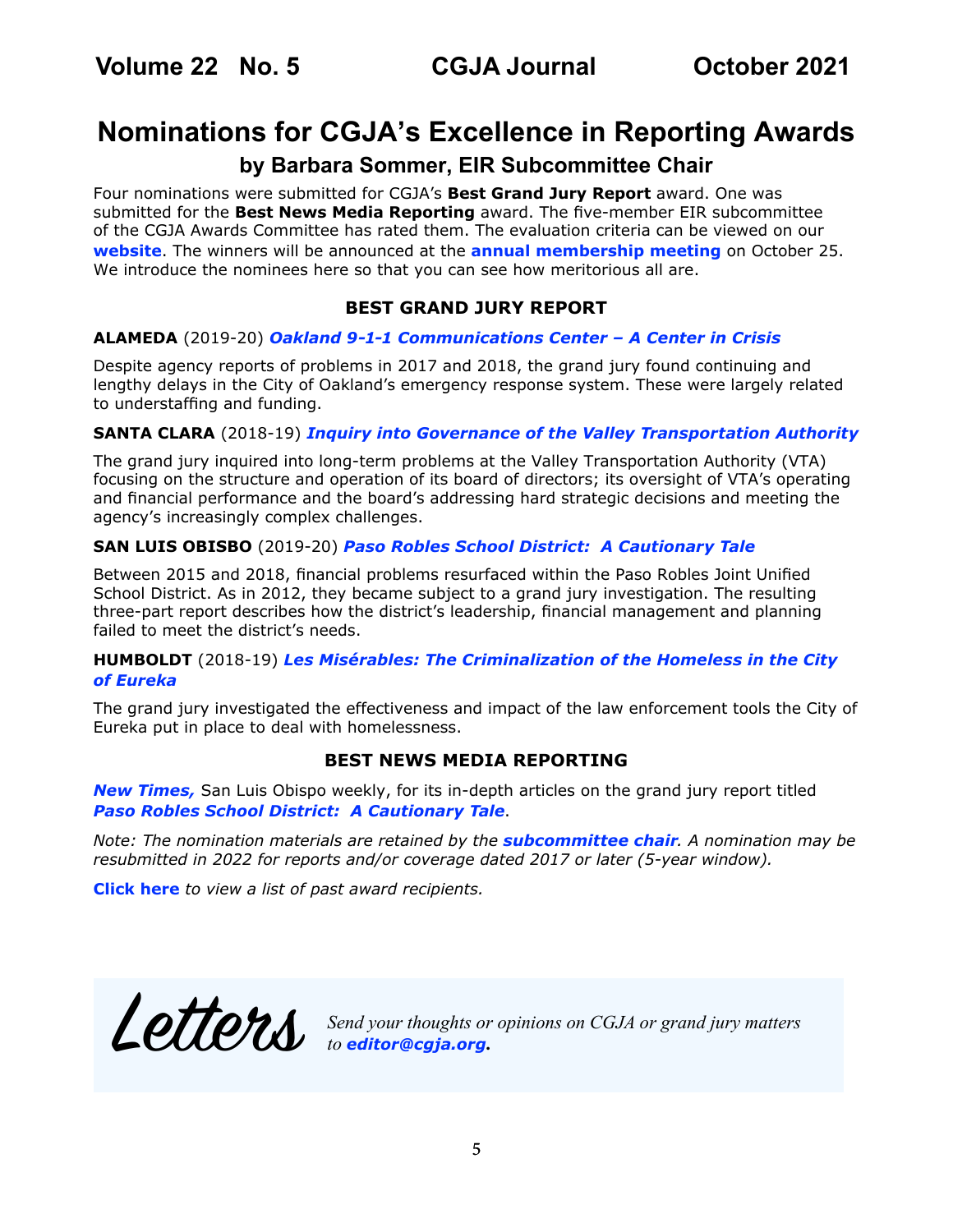<span id="page-5-0"></span>**Volume 22 No. 5 CGJA Journal October 2021**

# **A Shout-out to Chapters**

## **by Jerry Lewi, Chair, Public Relations Committee**

I would like to take this opportunity to thank several chapters for their support of Public Relations Committee activities.

Tim Hafner (Humboldt), Tom Borden (Marin), and Joann Landi (San Mateo) routinely provide me copies of articles about grand juries in their local media and send them to me as candidates for posting on our news blog (**[www.cgja.blogspot.com](http://www.cgja.blogspot.com)**). On a more challenging task, Jerry Kunkle (Butte) and Janet Clark (Alameda) went out of their way to help decipher some grand jury reports and responses in search of some important grand jury activities for documentation in our book, the *California Grand Jury System*. In both cases they had support of other members of their chapters.

I have no doubt that other chapters would also respond if asked, but thought it worthwhile to mention these.

# Welcome, new members!

| County        | <b>Name</b>       | County      | <b>Name</b>            |
|---------------|-------------------|-------------|------------------------|
| Alameda       | Sandra Smith      | San Joaquin | <b>Bonnie Vistica</b>  |
| Inyo          | Danielle M Sexton | San Joaquin | Pamela Sloan           |
| Marin         | Larry Bauer       | San Mateo   | Joseph Cali            |
| Monterey      | Rita Jacques      | Sonoma      | Katherine Cantanzarite |
| Monterey      | Jody Hansen       | Sutter      | Heather Esemann        |
| Monterey      | Gwen Usher        | Ventura     | Carolyn Landon         |
| San Francisco | Will McCaa        | Yolo        | Steven A. Oldham       |
|               |                   |             |                        |

# **Report Writing Workshops Register Now!**

Improve the quality, readability, and effectiveness of your grand jury reports. Gain hands-on practice and tips on writing persuasive and effective reports and learn how to conduct an exit interview based on your final draft.

The workshop fee is \$50 per juror to attend a remote, multi-county workshop (see dates below). Or a remote, single-county workshop costs \$900 and may be scheduled at a time convenient for your county.

Find out more or register **[here](https://cgja.org/fall-2021-report-writing-workshops)**. *On Zoom, from 9:00 am to 12:00 pm*  Thursday and Friday, October 14 and 15 Tuesday and Wednesday, October 19 and 20 Wednesday and Thursday, October 27 and 28 Thursday and Friday, November 4 and 5 Monday and Tuesday, November 8 and 9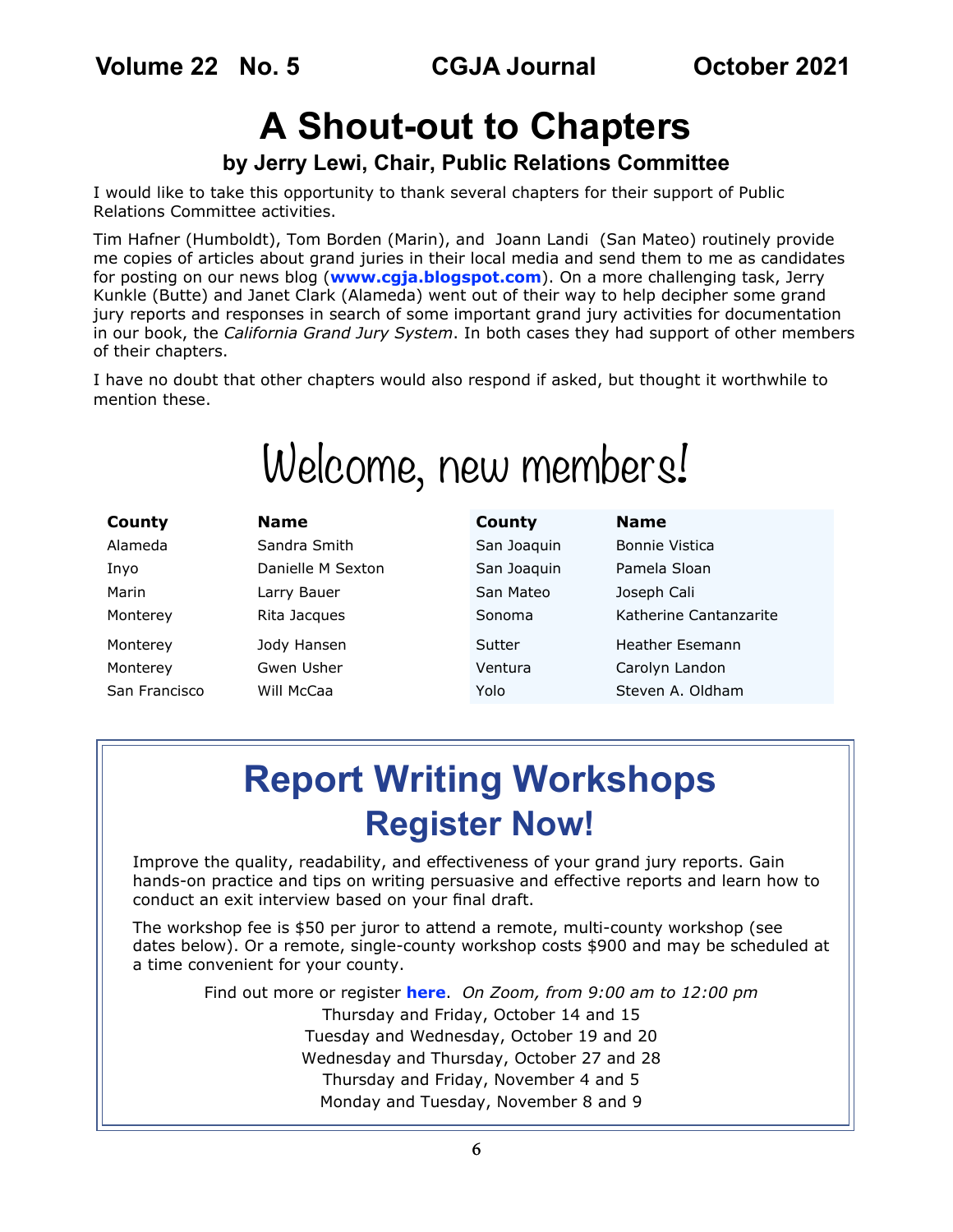# <span id="page-6-0"></span>**2021 Grand Jury** *Per Diem***, by County**<sup>1</sup>

### **Per Diem** *Notes*

#### **\$15**

| Alameda   | Napa              | Lake         | .39/mile                                      |
|-----------|-------------------|--------------|-----------------------------------------------|
| Amador    | Nevada            | San Benito   | If 2 hours or more                            |
| Calaveras | Plumas            | Contra Costa | Max per day; nothing for interviews           |
| Colusa    | San Francisco     | Del Norte    | Not paid for interviews or site visits        |
| El Dorado | San Joaquin       | Tuolumne     | Plenary sessions; no committees or interviews |
| Fresno    | San Luis Obispo   | Sonoma       | \$12.50 interviews and committees; max \$30   |
| Glenn     | Santa Cruz        |              | per day, \$15 plenary                         |
| Imperial  | Shasta            |              |                                               |
| Kings     | Siskiyou          |              |                                               |
| Lassen    | <b>Stanislaus</b> |              |                                               |
| Mariposa  | Sutter            |              |                                               |
| Merced    | Tehama            |              |                                               |
| Modoc     | Trinity           |              |                                               |
| Mono      | Yolo              |              |                                               |
| Monterey  | Yuba              |              |                                               |
|           |                   |              |                                               |

### **\$20**

| Humboldt      | Santa Clara | Kern      | \$10 Afternoon Session, \$20 Morning                                      |
|---------------|-------------|-----------|---------------------------------------------------------------------------|
| Marin         | Solano      | Madera    | \$10 committees, \$20 plenary                                             |
| \$25          |             |           |                                                                           |
| Riverside     | Sierra      | Inyo      | Full panel meeting only                                                   |
| San Diego     | Tulare      | Mendocino | Plenary session                                                           |
| Santa Barbara | Ventura     | Placer    | Plenary session                                                           |
|               |             | San Mateo | \$15 committees -- max 2 per mo.; nothing for<br>interviews, \$25 plenary |
| Sacramento    | \$30        |           |                                                                           |
| Butte         | \$36        |           |                                                                           |
| Orange        | \$50        |           |                                                                           |
| Los Angeles   | \$60        |           |                                                                           |
| San Bernadino | \$60        |           |                                                                           |

 $^1$  gathered by the Shasta County Superior Court and the Shasta County Chapter of CGJA.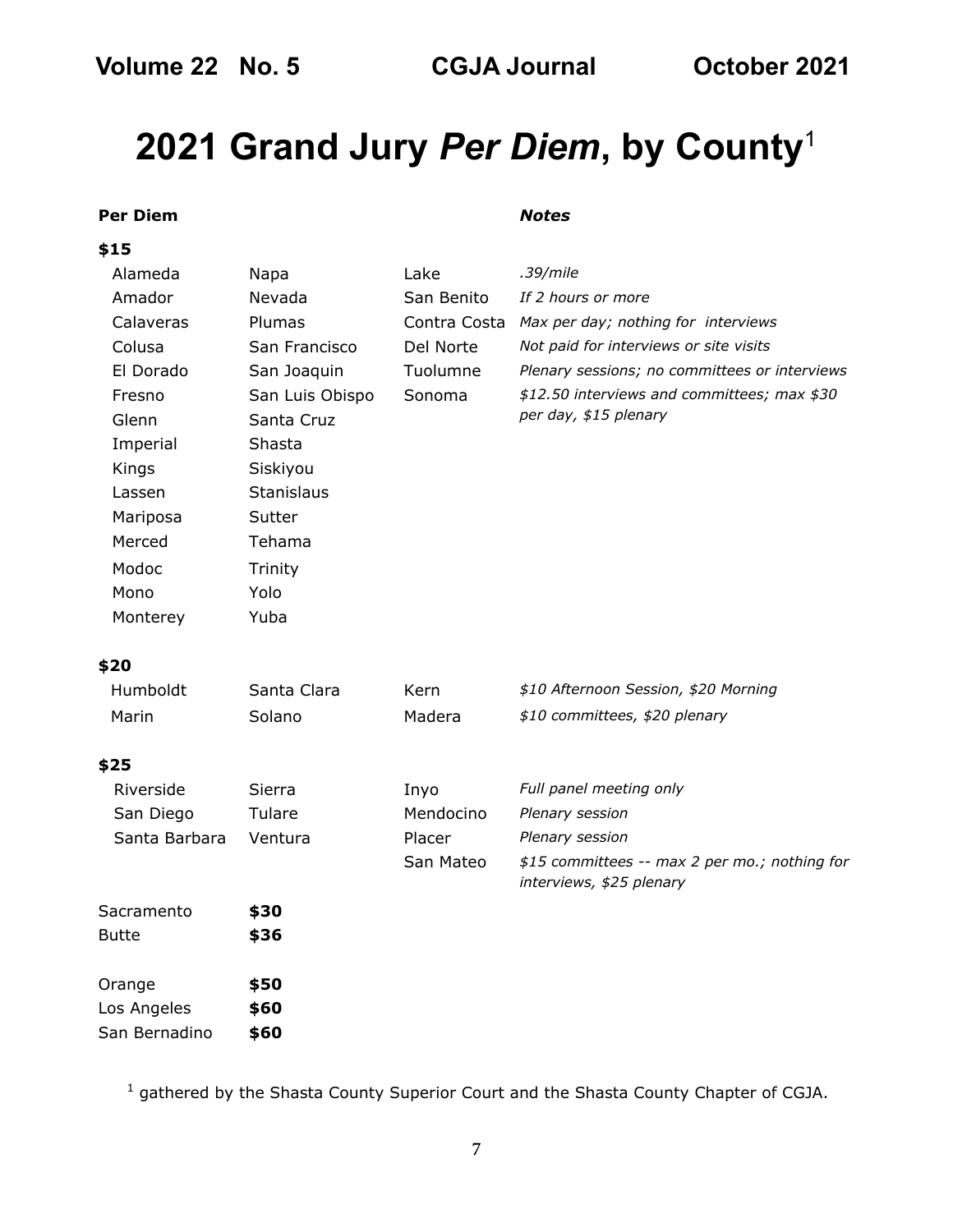## <span id="page-7-0"></span>**Serena Bardell: Long-time Member, Now a Life Member**



### **by Jerry Lewi**

Serena Bardell of San Francisco is one of several long-standing members of CGJA, paying dues continuously since 2003. She recently renewed, converting her annual to lifetime membership. We honor her commitment. The following is an account of her contributions, background, and reflections on CGJA.

During Serena's first months as a new juror, she and Ron Miguel represented the 1996-97 sitting jury at a grand jurors' meeting in Marysville, Yuba County, a precursor of what evolved into the CGJA Training Program. Serena was a founding member of the San Francisco Chapter in 2003. She was elected CGJA director the same year and served until 2009.

Among her many positions was chair of operations and chair of the 2007 annual conference in her adopted hometown of San Francisco. The conference had a significant number of very qualified outside speakers including the San Francisco presiding judge and the president of the board of supervisors. It was well attended and financially successful – a challenge in a very expensive city. (Serena loves to cook and bake, and, having been more than a little disappointed at both the taste and nutrition of snacks provided at previous conferences, baked a variety of muffins, scones, and pastries to serve conferees with the hotel-provided morning coffee.)

She grew up in a food-centric family in Lawrence, Long Island, and moved to San Francisco in the '50s. She participated in establishing the San Francisco branch of Mensa in 1964 and chaired its "Gourmet Group" – holding dinners in restaurants dedicated to authentic renditions of ethnic and national culinary styles. That led to publishing and editing *à la vôtre!*, a "little" wine and food bimonthly magazine from 1971-79. Then she started revisiting old and trying new restaurants in preparation for her first book, *SF's Winners, An Exceptional Approach to Round-the-World Wining and Dining in the San Francisco Bay Area*. She has always only half-jokingly referred to that book as in lieu of a PhD thesis, so deeply did she research each culture's foods in those pre-Internet days. She later wrote a second book on Bay Area restaurants. When visiting restaurants, she shielded her identity in order not to curry extra service, a credit to her sense of fairness.

During the first half of her life, Serena spent time volunteering for causes such as equal housing. During the second, she turned her attention to organic gardening with husband Bob in their city backyard and serving in various neighborhood groups. She even started and ran a dining-out group for "Ladies over 65" through her local NextDoor branch before the pandemic.

The following are her responses to our questions about her involvement with the grand jury.

### **What has been the biggest benefit to you from your service?**

Serving on the jury was like going to grad school. Made me sharpen my research, writing, and editing skills. In retrospect, my three terms on the CGJA board were like a long glimpse at the deep divisions later to nearly tear asunder our country. I had no boardroom experience and felt at a constant disadvantage because of preconceived notions about me, possibly because I came from San Francisco by way of New York, worlds quite broader in perspective than those of most of the other directors. In chapter work, I loved interviewing prospective jurors.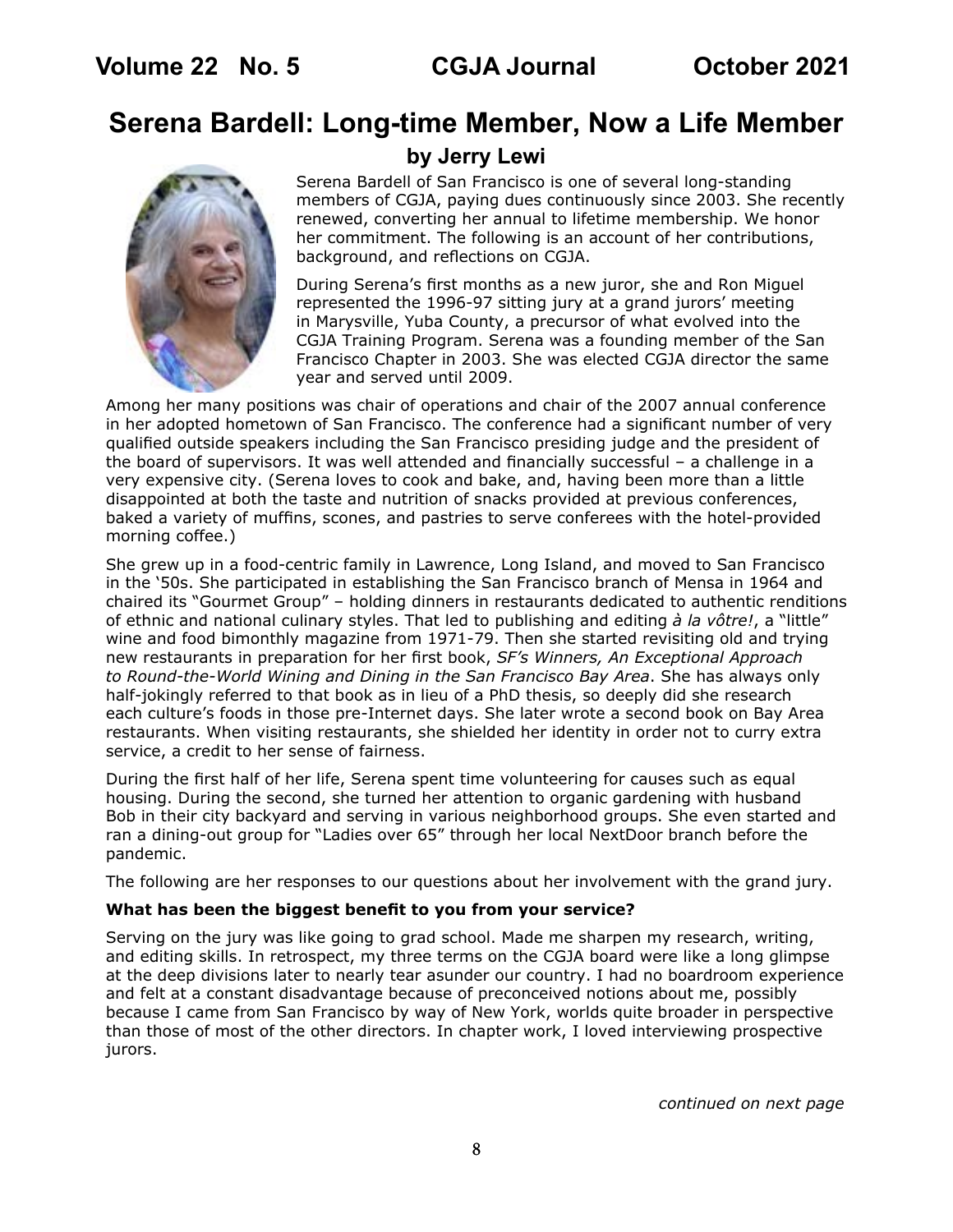<span id="page-8-0"></span>*continued from preceding page* – **Serena Berdell**

### **What do you believe has been your biggest contribution to the grand jury system?**

Every time I read that the grand jury "had no teeth," I would write the author of the comment with a strong contradiction of that old saw. I brought up the grand jury whenever and wherever I could, promoting its value to recipients of reports, jurors, and democratic society.

### **What would you like to see less of or more of from CGJA?**

I'm out of touch with the current group. I would certainly hope that no one else who falls in love with the grand jury ethos gets treated the way I was. *Author's comment: I witnessed that at times, she was treated shabbily. I am happy to report that that was long ago, and we now have a very congenial and collaborative board and supporting members.*

There is a need for the same kind of fair-mindedness in CGJA's board relations as is ideal in grand jurors. To answer frankly, although I appreciate the reassurance of my interviewer – Jerry Lewi – that there's collegiality on the current board, I'm not certain any board of directors can be truly healthy without a functioning mechanism for disagreement and thorough airing out of different world views, with the understanding there may be abysses too deep to be bridged.

If CGJA could develop a mechanism for decision-making that benefited the grand jury system and thereby society, it would provide a possible template for healing the world.

### **Why did you sign up as a Lifetime Member at this time?**

Laziness. I hate bills.

# Ask the Trainer by Marsha Caranci, CGJA Training Chair

*This regular column allows the CGJA training team to share with* Journal *readers our responses to questions we receive from grand jurors. Please remember: Do not take any response as legal advice, and contact your local legal advisors to answer any question that might divulge confidential information.* 

*Please submit your questions to me at [cgjatraining@cgja.org](mailto:cgjatraining%40cgja.org?subject=CGJA%20Training). Our response to your edited or redacted question might appear in a future edition of the* Journal.



### **Q. What are the requirements for an inquiry? How robust must it be?**

**A.** An inquiry can be conducted on any topic within the grand jury's jurisdiction. It's most often used for detention facility inquires, because PC §919 requires inquiries into the public prisons. But it can also be used to take a preliminary look at any topic – and this happens when the full jury (the plenary) wants some initial evidence to be gathered before it decides whether to go forward with a full-blown investigation.

The inquiry can be based on a topic raised by a complaint or a juror's suggestion for an investigation. The plenary might assign the topic to an investigating committee and tell the committee to limit the inquiry to certain activities – perhaps some document requests or just the interview of the complainant. Then the committee will report to the plenary what information it discovered, and the plenary will consider whether to authorize a full investigation. Both examinations (an inquiry or an investigation) require a supermajority vote.

Remember that a grand jury report must be based on verified evidence, so a report can only be released if a full investigation has been conducted.

*continued on next page*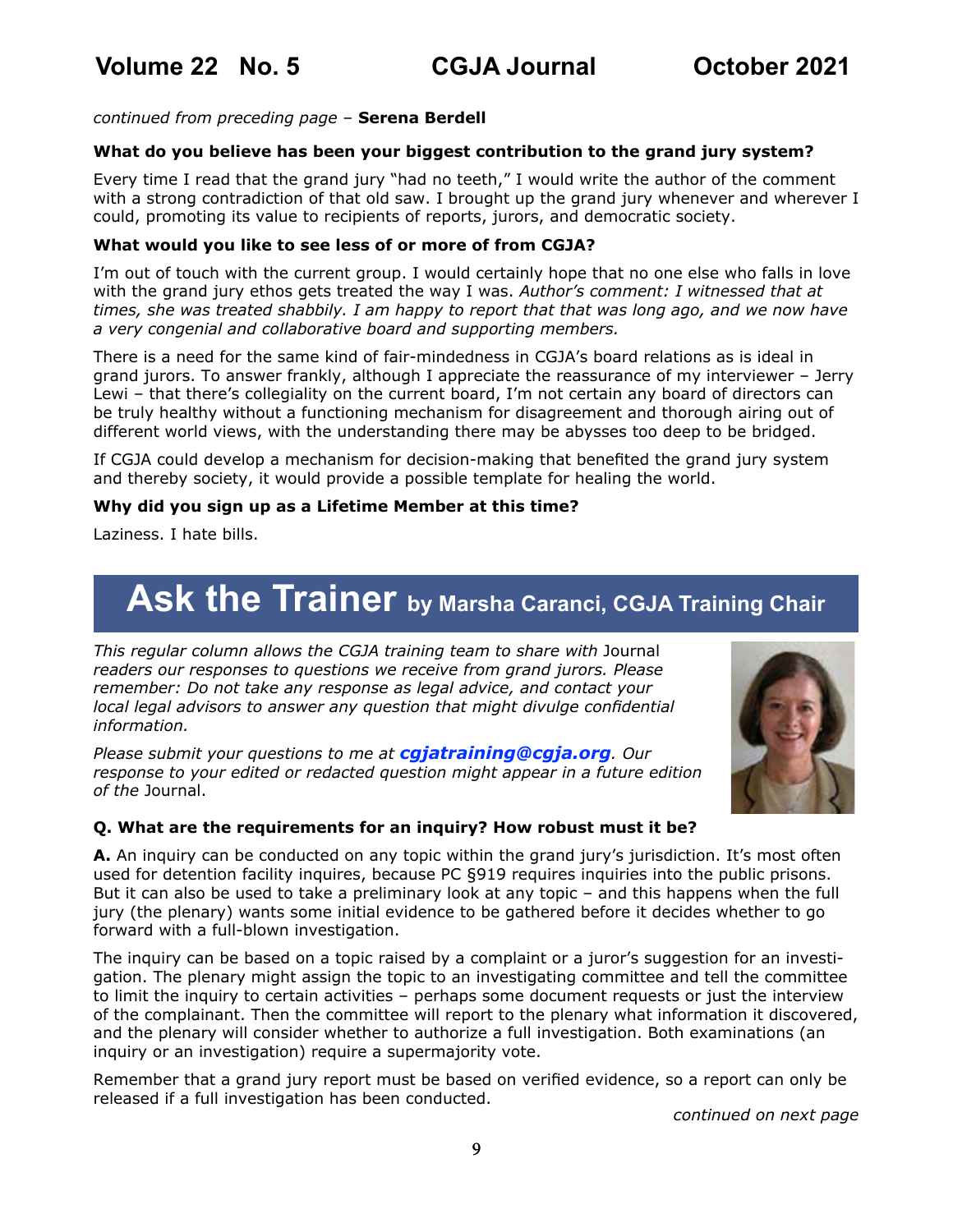*continued from preceding page* – **Ask the Trainer**

### **Q. My grand jury has a question regarding the continuity report we're writing about the responses to the reports from the previous grand jury. Does it matter if the recommendations were "requested" or "required?"**

**A.** Yes, it matters. State law determines who is mandated to respond to the findings and recommendations in a grand jury report. Penal Code §933 requires responses from any governing board (like a board of supervisors, a city council, or a district governing board) or from elected county officers. As to the latter, these are individuals who work for the county (not for a city or district) and who are elected county-wide (like the county auditor, assessor, DA, sheriff, treasurer, etc.)

So even if the grand jury only "requested" responses from them, rather than "required" them, governing boards or county elected officials must respond.

As noted at page 8 of Tab 1 of our Report Writing Workshop manual, the grand jury can also invite other "responsible" officials to respond, but the report should not indicate that these people are "required" to respond. State law does not require responses from appointed department heads, district managers, or elected city officials. Instead, they should be "invited" to respond.

We recommend that a grand jury's report clearly state who is required to respond and who is invited to respond, and to which findings and recommendations – the report should not misstate the respondent's legal obligations.

When writing continuity reports, the grand jury should not criticize a requested or invited person who chose not to respond if they are not required to do so. In fact, the entity they work for might have a rule that all responses to grand jury reports come from the governing board.

### **Q. Can our grand jury investigate something that is also under litigation?**

**A.** The Penal Code does not prohibit a grand jury from investigating a matter that is being litigated. However, the jury might want to refrain from doing so in order to avoid confusing witnesses, interfering with the attorney/client relationship, or appearing that the jury is "taking sides" in the dispute.

Civil trial procedures and the California Evidence Code allow for a detailed and fair discovery of the evidence in a trial in a manner that is far more thorough than what grand juries typically can accomplish during a grand jury term. The legal rules that govern the admission of evidence and the examination of witnesses at trial are designed to ensure a fair consideration and determination of the credibility and evidentiary weight of the evidence and testimony.

There is also the risk that a plaintiff or defendant in a trial might try to use the grand jury, hoping they write a report that will support their position in a lawsuit.

CGJA believes that the grand jury should always strive to remain objective and unbiased, so it is our best practice suggestion that grand juries stay away from investigating a matter that is the subject of pending lawsuit. However, CGJA does not provide legal advice to grand juries, so we would strongly recommend that you discuss this further with you own legal advisor.